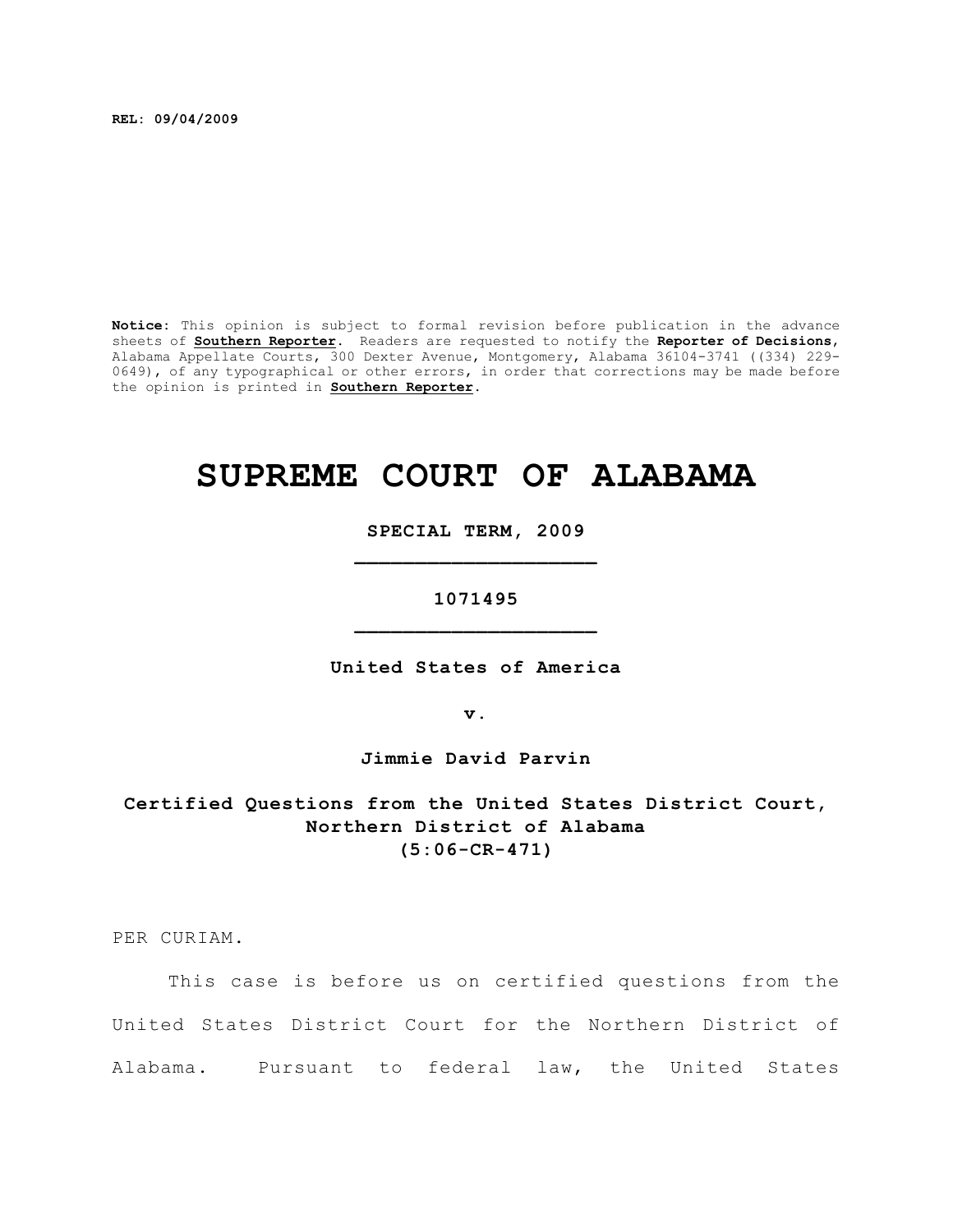Attorney's Office for the Northern District of Alabama charged Jimmie David Parvin with indecent exposure on federal public land under § 13A-6-68, Ala. Code 1975, which states, in pertinent part:

"(a) A person commits the crime of indecent exposure if, with intent to arouse or gratify sexual desire of himself or of any person other than his spouse, he exposes his genitals under circumstances in which he knows his conduct is likely to cause affront or alarm in any public place or on the private premises of another or so near thereto as to be seen from such private premises."

Pursuant to Rule 18, Ala. R. App. P., the federal district court has certified the following two questions to this Court:

"1. Must the government allege the element of lack of consent when charging the crime of indecent exposure under Ala. Code [1975,] § 13A-6-68, if the offense occurs in a public place?

"2. If so, who is the victim for purposes of establishing nonconsent?"

I. Facts and Procedural History

In its certification to this Court, the district court

set forth the following facts:

"On July 21, 2006, Defendant Parvin visited the Wheeler National Wildlife Refuge and went to the Beaverdam Boardwalk. Parvin testified at trial that he knew of Wheeler's status as a public park, and was therefore aware that other members of the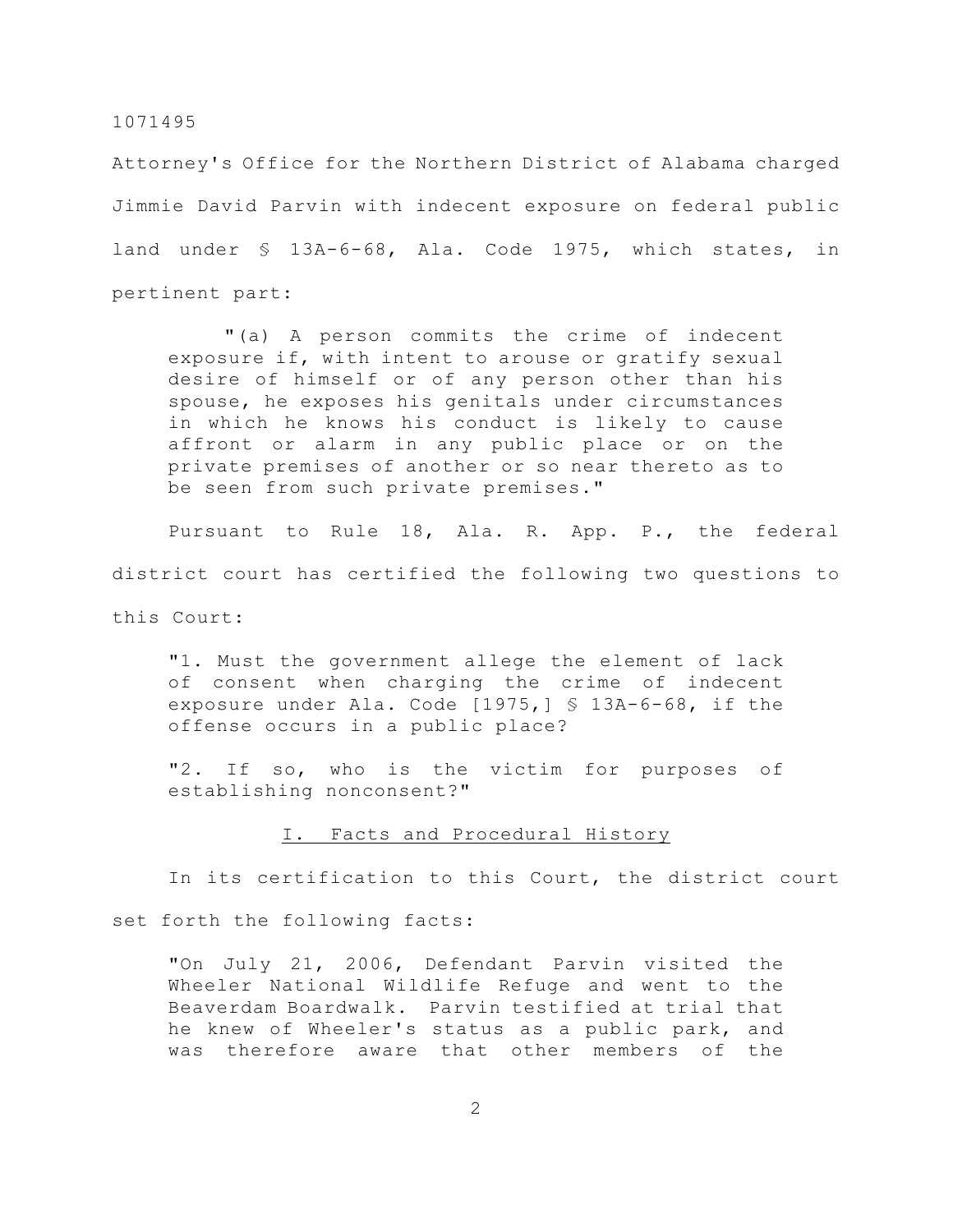general public used the Refuge. After arriving at Wheeler that day, Parvin walked to the area known as Beaverdam Boardwalk where he discovered Officer Blanks posing as an average citizen. After a brief introduction, Parvin asked Officer Blanks, 'do you think this place is safe, because I've heard of people being arrested out here?' Officer Blanks responded with, 'I guess it is safe. It's my first time here.' Parvin then proceeded to expose his penis and masturbate in front of Officer Blanks. Thereafter, Officer Blanks removed his concealed law enforcement credentials and informed Parvin that he was a federal officer."

The Secretary of the Interior ("the Secretary") is given the power to administer and to manage the National Wildlife Refuge System. See 16 U.S.C. § 668dd (1998). The Secretary is empowered to adopt regulations governing the use of national wildlife refuges. One of the regulations promulgated by the Secretary is 50 C.F.R. § 27.83, which provides that "[a]ny act of indecency or disorderly conduct as defined by State or local laws is prohibited on any national wildlife refuge." See also 16 U.S.C. § 668dd(f).

Parvin was charged with indecent exposure under § 13A-6- 68, Ala. Code 1975, and with public lewdness under § 13A-12- 130, Ala. Code  $1975.^1$  With regard to the indecent-exposure

 $1$ No question is before us concerning the public-lewdness charge.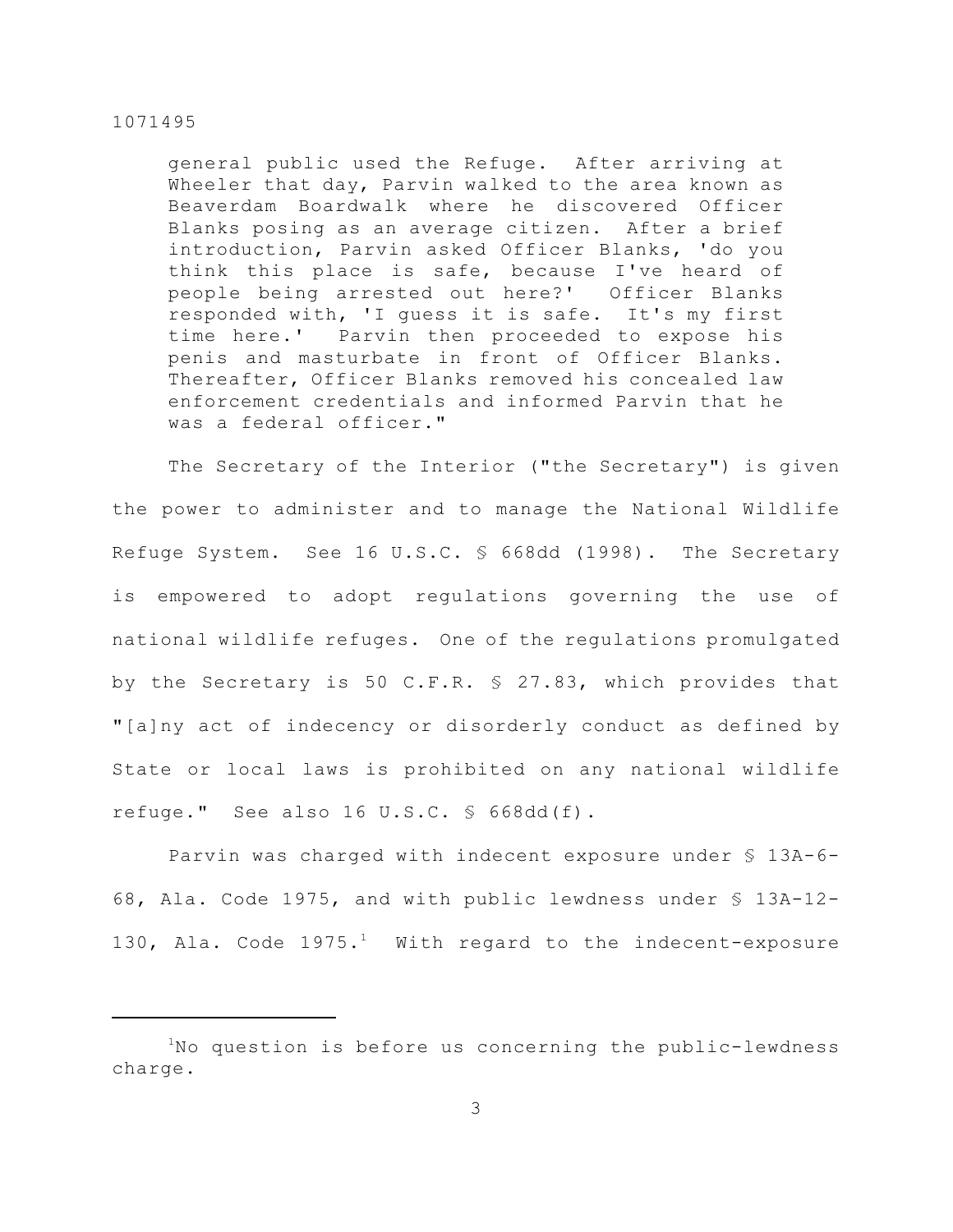charge, the federal information specifically charged that Parvin,

"while on land acquired for the use of the United States and under the concurrent jurisdiction thereof, that is, the Wheeler National Wildlife Refuge, did knowingly commit the crime of indecent exposure, in that the defendant, with the intent to arouse and gratify sexual desires of himself and of a person other than his spouse,  $[2]$  did expose his genitals under circumstances in which he knew his conduct was likely to cause affront and alarm in a public place ...."

Parvin elected to be tried by a jury presided over by a United States magistrate judge. At the close of the government's case, and again at the close of all the evidence, Parvin made motions for judgments of acquittal; the trial court denied both motions. Parvin was convicted by the jury on both counts. He was sentenced to serve 90 days on each count, with the sentences to run concurrently. Parvin appealed his convictions to the United States District Court. The district court has certified the above two questions to this Court.

 $2$ The federal information apparently did not track with precision the language of § 13A-6-68 as to the first element of the offense. The statute states the first element in the disjunctive, i.e., "with intent to arouse or gratify sexual desire of himself or of any person other than his spouse." No question is presented as to this difference.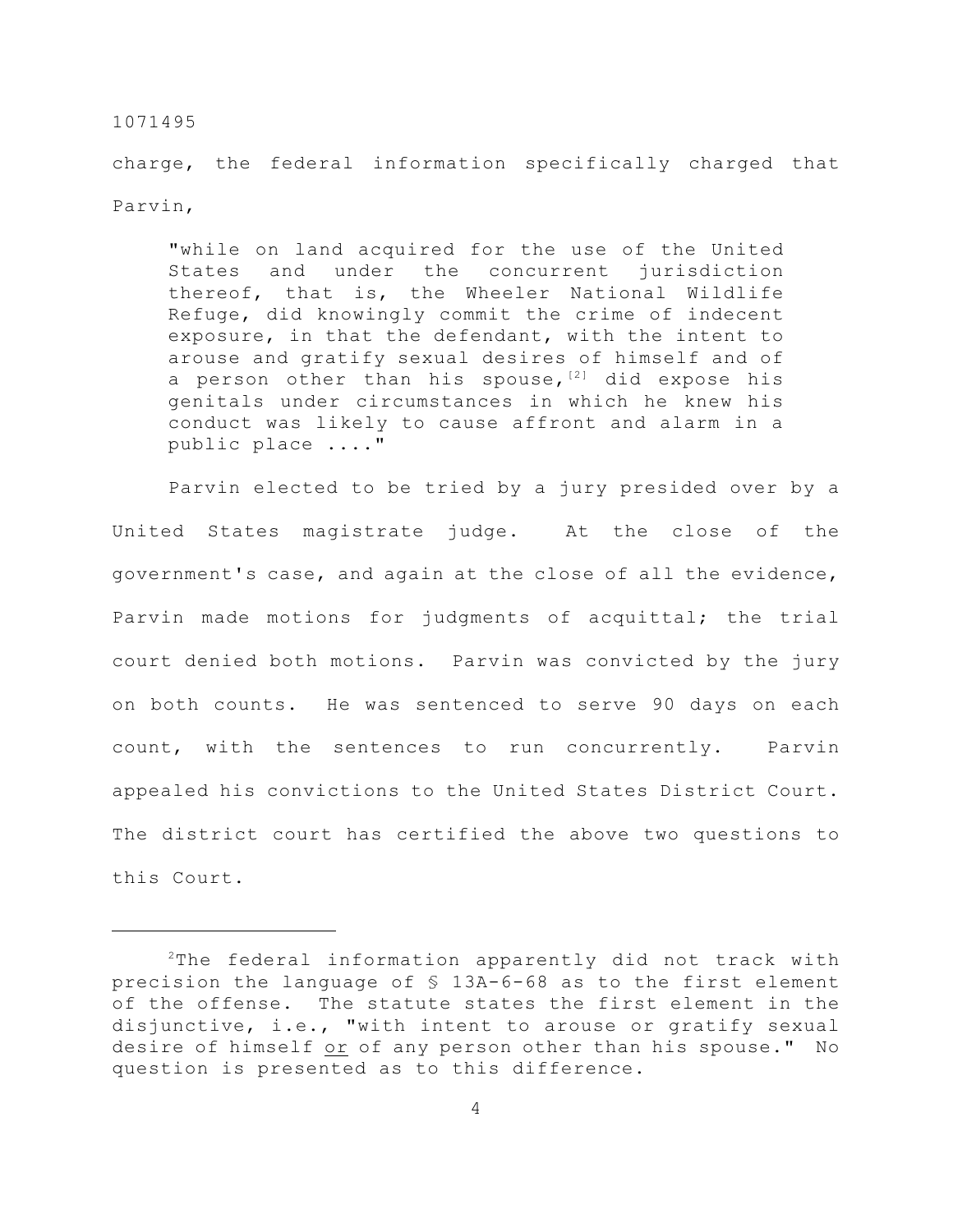## II. Discussion and Analysis

## A. Question 1

As a threshold matter, we note that the first question posed by the federal district court appears to presume that lack of consent is an element of the crime of indecent exposure under § 13A-6-68: "Must the government allege the element of lack of consent ...?" In this presumption, the question accurately reflects Alabama law.<sup>3</sup>

The question as framed, however, is whether lack of consent must be "alleged" specifically in a charging

"(a) Whether or not specifically stated, it is an element of every offense defined in [Article 4], with the exception of subdivision (a)(3) of Section 13A-6-65, that the sexual act was committed without consent of the victim."

(Emphasis added.) See also United States v. Burnett, 545 F. Supp. 2d 1207, 1212 (N.D. Ala. 2008) (reasoning that the issue whether lack of consent is an element of the crime of indecent exposure under Alabama law is "put to rest by the plain and unambiguous meaning of the governing statute [§ 13A-6-70(a), Ala. Code 1975]").

5

 $3$ Section 13A-6-68 is contained in Article 4 of the Alabama Criminal Code, Ala. Code 1975, § 13A-1-1 et seq., which covers "Sexual Offenses." Other offenses contained in Article 4 include rape  $(\frac{5}{13A-6-61}$  and  $\frac{5}{13A-6-62}$ , sodomy  $(\frac{5}{13A-6-63}$ and § 13A-6-64), sexual misconduct (§ 13A-6-65), sexual torture (§ 13A-6-65.1), and sexual abuse (§ 13A-6-66 and § 13A-6-67). Article 4 concludes with § 13A-6-70, which states, in part: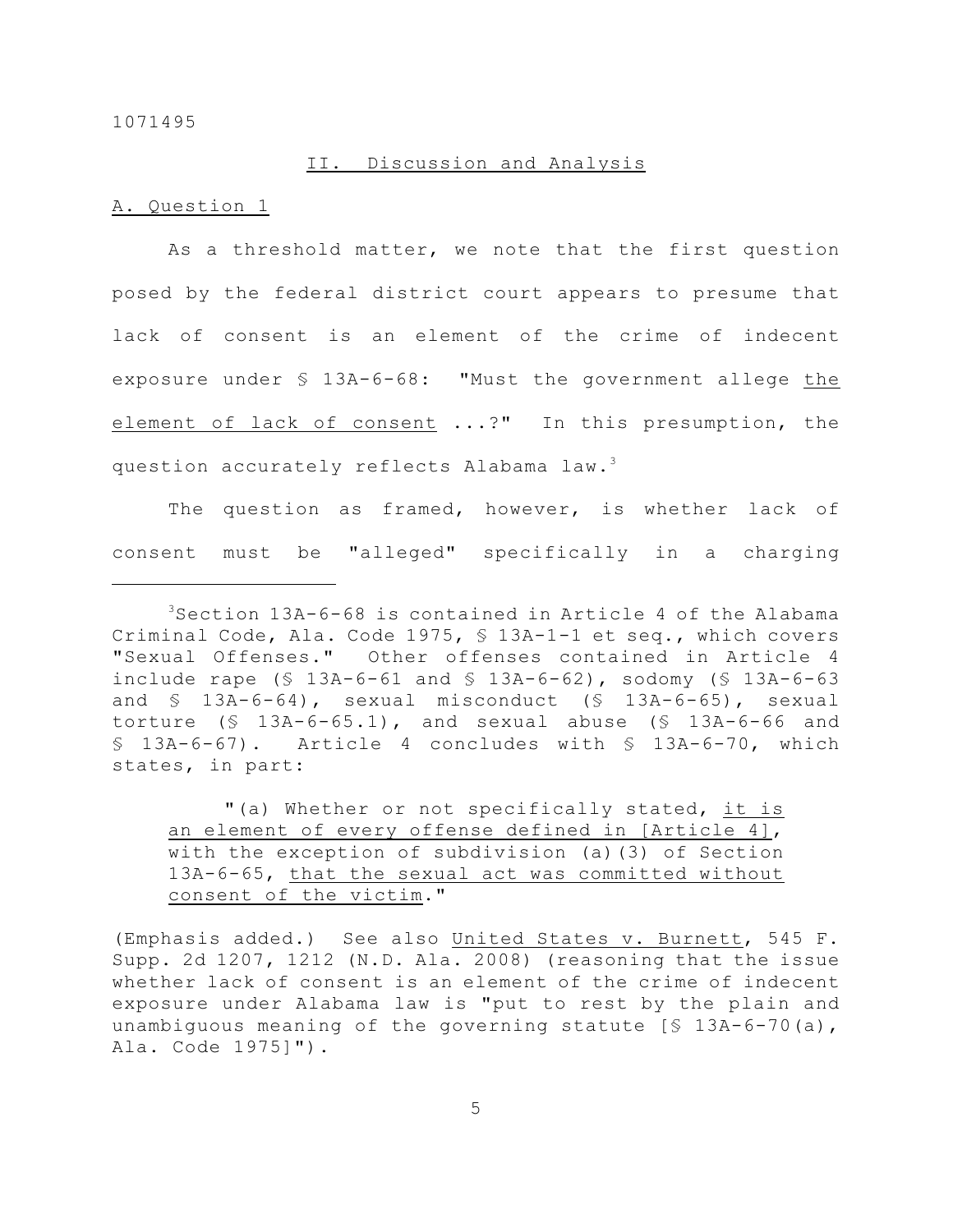4

instrument. The United States Attorney contends that a charging instrument that tracks the language of  $$ 13A-6-68(a)$ is sufficient because, according to the United States Attorney, the terminology of the statute necessarily reflects a lack of consent. We presume that whether a charging instrument merely tracking the statutory language would be sufficient under this State's jurisprudence to charge in an Alabama court the offense of indecent exposure is a different question than whether a charging instrument of such a nature would be sufficient under federal jurisprudence to charge in a federal court the offense of indecent exposure. We further presume that the federal court did not intend to ask the former question; we decline to address the latter question.<sup>4</sup>

6

<sup>&</sup>quot;While the Assimilative Crimes Act assimilates state 'substantive law pertaining to the elements of an offense and its punishment ... [i]t does not generally adopt state procedures or rules of evidence.' (emphasis supplied). United States v. Price, 812 F.2d 174, 175 (4th Cir. 1987); Kay v. United States, 255 F.2d 476, 479 (4th Cir.), cert. denied, 358 U.S. 825 (1958). In United States v. Fesler, 781 F.2d 384, 392 (5th Cir.), rehearing denied 783 F.2d 1063 (5th Cir.), cert. denied 476 U.S. 1118 (1986), the court stated that '[f]ederal law, not state law, determines the sufficiency of an indictment under the ... [Assimilative Crimes Act].'"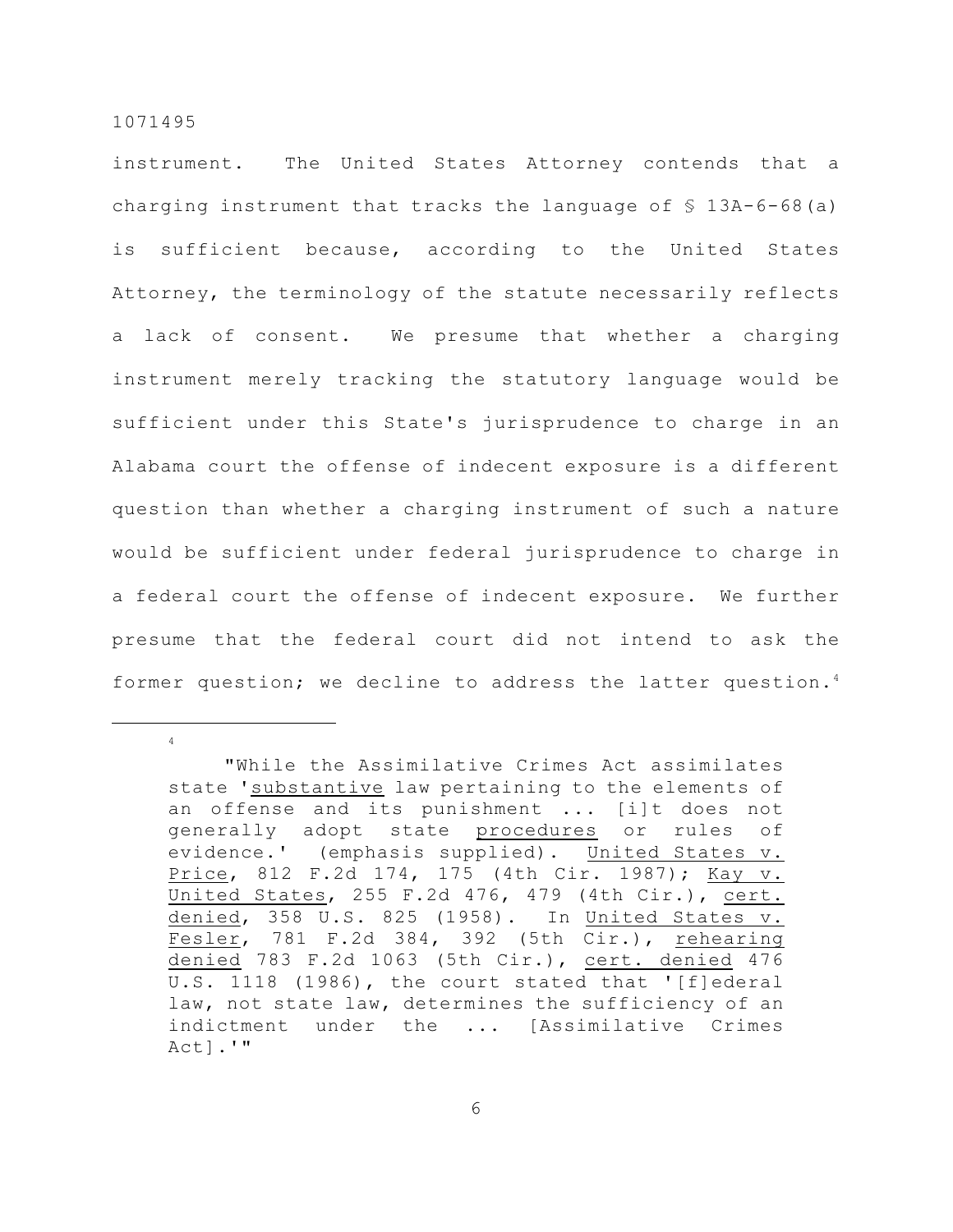## B. Question 2

Although we decline to answer the first question, the second question is still relevant. Given that lack of consent is an element of indecent exposure under § 13A-6-68, Ala. Code 1975, the second question posed is who is the victim of the crime for purposes of establishing nonconsent where the offense occurs in a public place. The Commentary to § 13A-6- 68 answers this question. The Commentary states that the section has "regard for the effect of the act upon the victim, rather than the effort to regulate and protect the morals of society generally" and that, "[a]lthough technical definitions and reported examples of 'affront and alarm' are not available, the words as used in this section suggest a subjective test of what would likely cause one of those reactions in the observer of the exposure ...." Thus, the victim or victims for purposes of establishing lack of consent are the person or persons who actually observed the defendant's conduct.<sup>5</sup>

United States v. Williams, 946 F.2d 888 (table) (opinion not published in Federal Reporter) (No. 90-5731, Oct. 8, 1991) (4th Cir. 1991).

 $5$ The facts provided by the federal district court reflect that Officer Blanks was in the Wildlife Refuge posing as "an